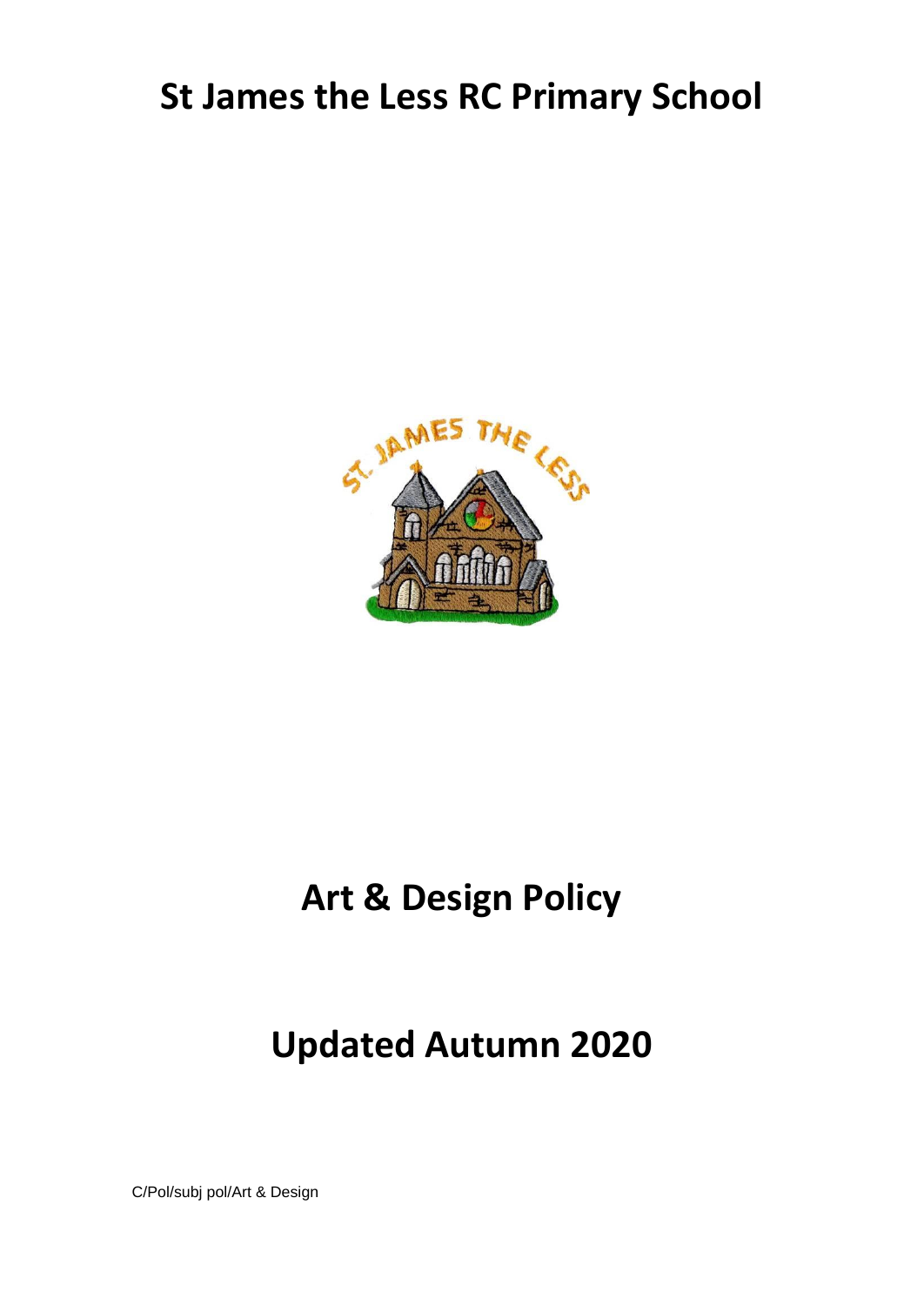

## **1 Aims and objectives**

- **1.1** Art and design stimulates creativity and imagination. It provides visual, tactile and sensory experiences and a special way of understanding and responding to the world. It enables children to communicate what they see, feel and think through the use of colour, texture, form, pattern and different materials and processes.
- **1.2** The aims of art and design are:
	- to enable children to record from first-hand experience and from imagination, and to select their own ideas to use in their work;
	- to develop creativity and imagination through a range of activities;
	- to improve the children's ability to control materials, tools and techniques;
	- to increase their awareness of the roles and purposes of art and design in different times and cultures;
	- to develop increasing confidence in the use of visual and tactile elements and materials;
	- to foster an enjoyment and appreciation of the visual arts and a knowledge of artists, craftspeople and designers.

#### **2 Teaching and learning style**

**2.1** The school uses a variety of teaching and learning styles in art and design lessons. Our principal aim is to develop the children's knowledge, skills and understanding in art and design. We do this best through a mixture of wholeclass teaching and individual/group activities. Teachers draw attention to good examples of individual performance as models for the other children. We give children the opportunity within lessons to work on their own and collaborate with others, in two and three dimensions. Children also have the opportunity to use a wide range of materials and resources.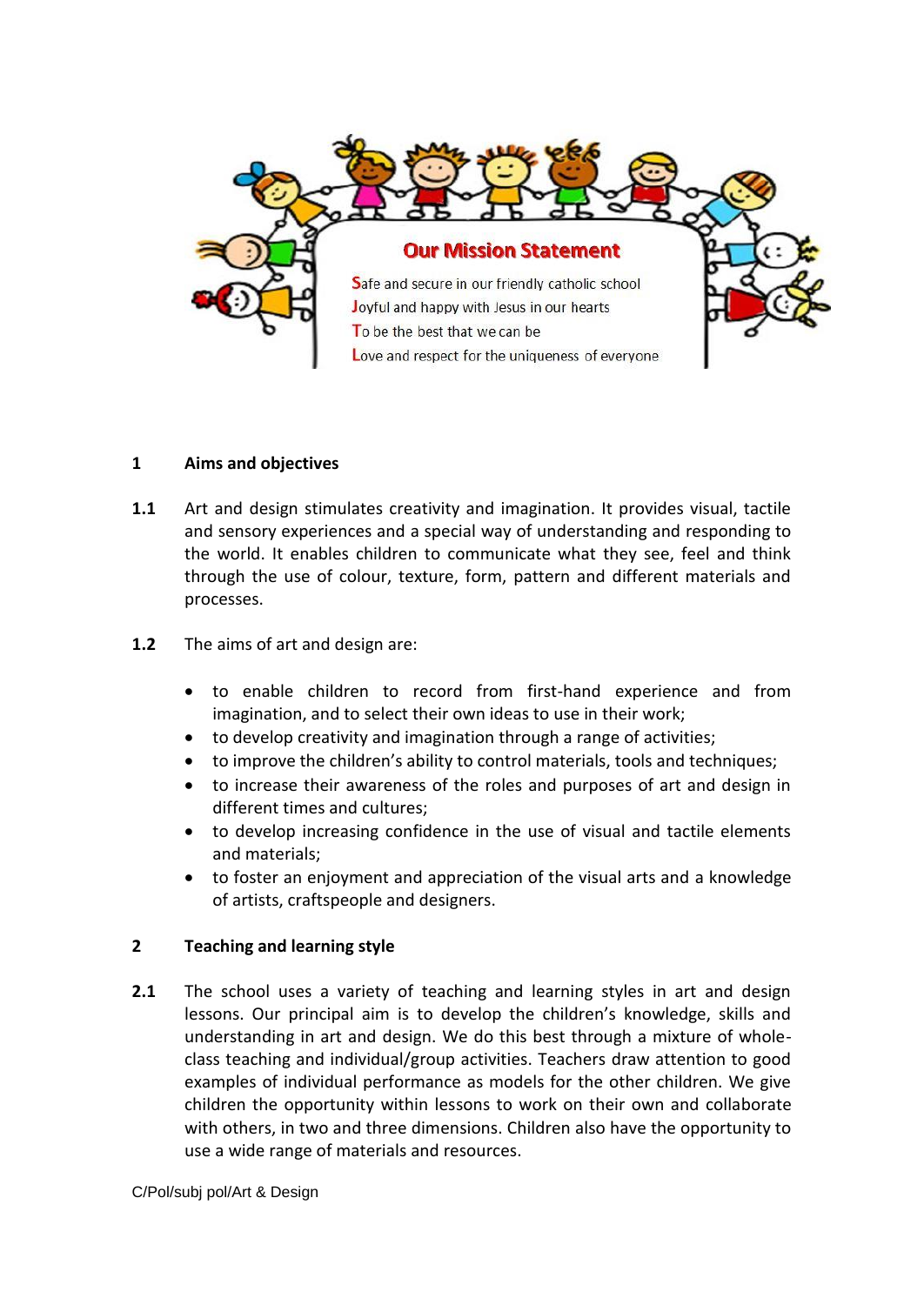2.2 We recognise the fact that we have children of differing ability in all our classes and take this into consideration when planning our lessons by setting common tasks that are open-ended and can have a variety of responses and by providing additional support to individual children or small groups where appropriate.

## **3 Art and design curriculum planning**

- 3.1 Art and design is a foundation subject in the National Curriculum. At St James the Less R C School we base our plans on the national curriculum and use a variety of resources in lessons.
- 3.2 We carry out the curriculum planning in art and design using termly plans. Planning is cross curricular.
- 3.3 Our plans give details of objectives for each unit of work for each term. These plans define what we will teach and ensure an appropriate balance and distribution of work across each term. In some cases art is the lead subject which ensures art remains a high profile subject.
- 3.4 We plan the activities in art and design so that they build upon the prior learning of the children.

#### **4 The Foundation Stage**

- 4.1 We encourage creative work in EYFS as this is part of the Foundation Stage. We relate the creative development of the children to the objectives set out in the Early Learning Goals, which underpin the curriculum planning for children aged three to five. The range of experience encourages children to make connections between one area of learning and another and so extends their understanding.
- 4.2 We provide a rich environment in which we encourage and value creativity. Children experience a wide range of activities that they respond to, using the various senses. The activities that they take part in are imaginative and enjoyable.

## **5 Contribution of art and design to teaching in other curriculum areas**

The skills developed in art and design contribute to the teaching of many subjects across the curriculum. Drawing skills, in particular, are necessary in subjects such as RE, mathematics, science, geography, history and computing. Experience in 3D modelling can aid work in design technology.

## **6 Teaching art and design to children with special needs**

**6.1** At our school we teach art and design to all children, whatever their ability. Art and design forms part of our school curriculum policy to provide a broad and balanced education to all children.